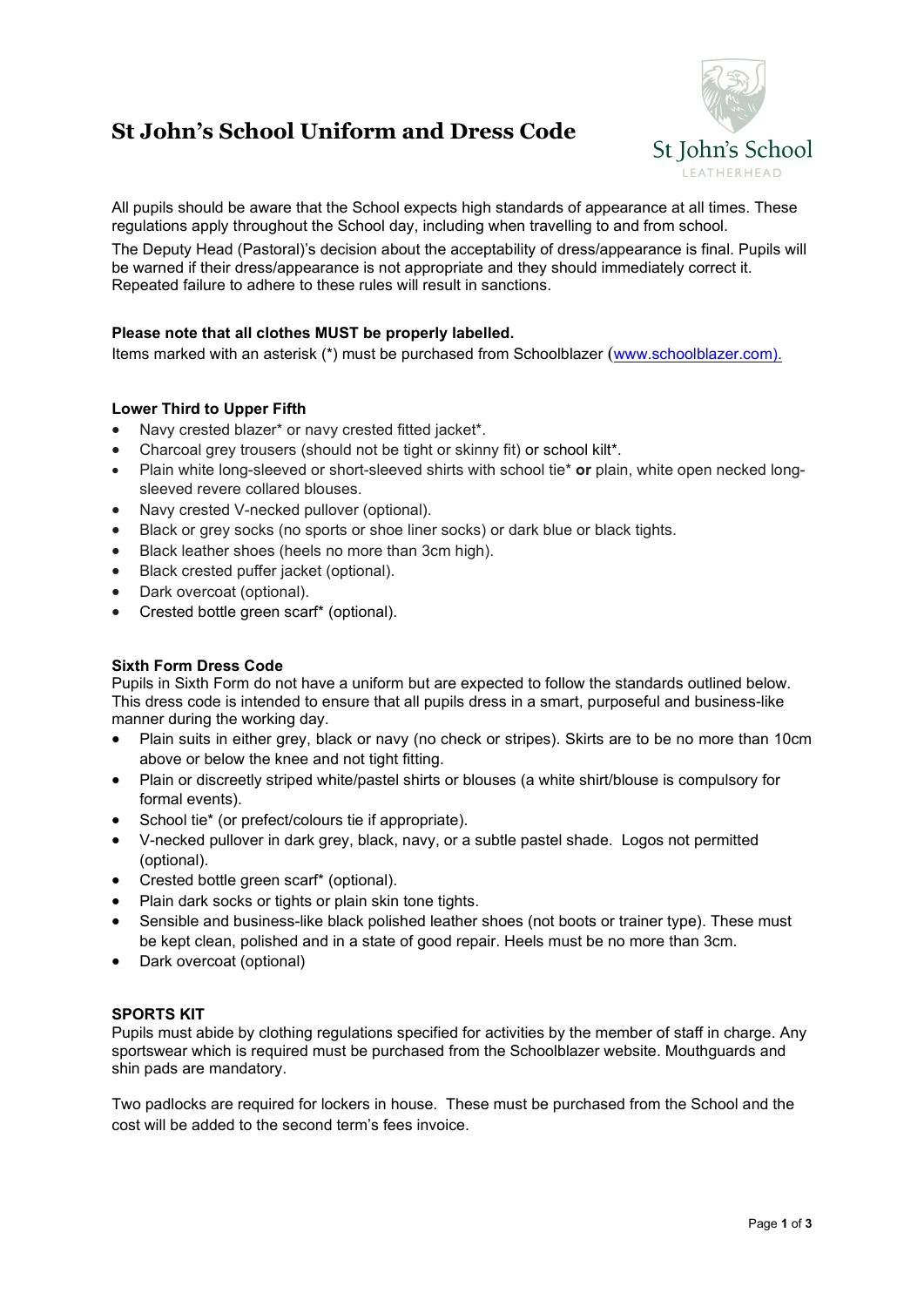## **All year groups**

| <b>Essential</b>                               | <b>Optional</b>                           |
|------------------------------------------------|-------------------------------------------|
| Bottle green/black crested tracksuit top*      | Bottle green/black crested polo*          |
| Black crested training pant*                   | Black base layer top                      |
| Crested PE shorts*                             | Bottle green crested midlayer             |
| Bottle green games socks*                      | Black base layer leggings                 |
| House games socks*                             | <b>Black running shorts</b>               |
| House reversible games shirt*                  |                                           |
| Bottle green crested training shirt*           |                                           |
| Bottle green/black crested polo*               | For swimming                              |
|                                                | Black crested swimming costume or jammers |
| For netball/hockey                             | Swim cap                                  |
| Black crested skort*                           |                                           |
| For rugby                                      |                                           |
| Black crested rugby shorts*                    |                                           |
| Crested rugby shirt/reversible to house shirt* |                                           |
|                                                |                                           |
| For Summer (dependent on sport played)         |                                           |
| Crested cricket shirt                          |                                           |
| Cricket trousers (unfinished length)           |                                           |
| Crested cricket fleece                         |                                           |
| Crested tennis shirt                           |                                           |
| Tennis shorts or skort                         |                                           |
| Athletics vest                                 |                                           |

#### **Hair, nails, make-up, jewellery**

- Hair should be kept clean, tidy and should not be dyed.
- Short hair: the lowest razor cut permitted is grade 2. Visible shaved lines, any significant difference in hair length the side and the top and any form of exaggerated quiffs are not allowed.
- Long hair: shoulder length or longer, must be tied back throughout the day.
- Hair should not have beads or threads braided in.
- Pupils who come to school with inappropriate hairstyles may be required to return home until this has been rectified.
- No beards or stubble are allowed. Pupils may be asked to shave at school or, for repeated offences, sent home.
- Nails must be kept short. Nail varnish is not permitted.
- Make-up should be discrete, minimal and business-like.
- Only discreet and restrained jewellery is allowed.
- A simple silver or gold necklace may be worn (crucifixes and other religious symbols are acceptable).
- Earrings should be of simple stud or small sleeper design, worn as a pair, and there should be a maximum of one per ear, placed centrally in the lobe.
- No body piercing is allowed (other than ear lobe as above).
- Rings and bracelets are not permitted.
- Jewellery must be removed for games or CCF.

Sixth Form privilege exception: Sixth Form pupils may wear rings, bracelets and nail varnish and are not required to tie long hair back.

#### **Summer Dress**

When the Deputy Head (Pastoral) notifies the School, uniform may be adapted for warm weather as follows:

- Blazers are not worn.
- Shirts rolled up above the elbow.
- No pullovers or tights.